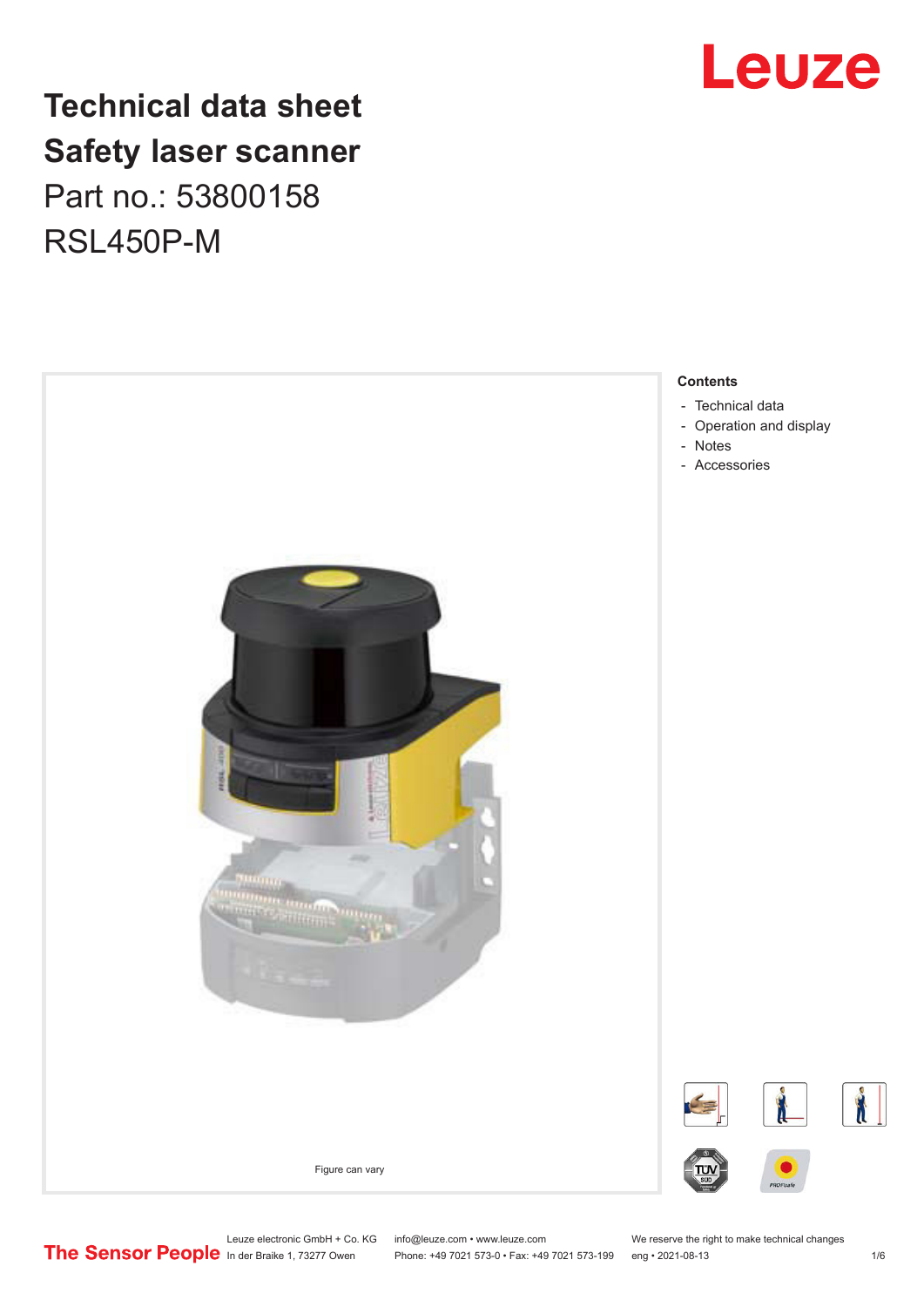## <span id="page-1-0"></span>**Technical data**

| Basic data                                       |                                 |
|--------------------------------------------------|---------------------------------|
| <b>Series</b>                                    | <b>RSL 400</b>                  |
| Application                                      | Mobile danger zone guarding     |
|                                                  | Mobile side guarding            |
|                                                  | Stationary access guarding      |
|                                                  | Stationary danger zone guarding |
| <b>Functions</b>                                 |                                 |
| <b>Functions</b>                                 | Data output, configurable       |
|                                                  | Four-field mode                 |
|                                                  | PROFIsafe                       |
|                                                  | Resolution, selectable          |
| <b>Characteristic parameters</b>                 |                                 |
| <b>Type</b>                                      | 3, IEC/EN 61496                 |
| <b>SIL</b>                                       | 2, IEC 61508                    |
| <b>SILCL</b>                                     | 2, IEC/EN 62061                 |
| Performance Level (PL)                           | d, EN ISO 13849-1               |
| $PFH_n$                                          | 0.00000009 per hour             |
| PFH <sub>D</sub>                                 | 9E-08 per hour                  |
| Mission time T <sub>M</sub>                      | 20 years, EN ISO 13849-1        |
| Category                                         | 3, EN ISO 13849                 |
| <b>Protective field data</b>                     |                                 |
| <b>Scanning angle</b>                            | 270°                            |
| Minimum adjustable range                         | 50 mm                           |
| Number of field pairs, reversible                | Up to 100                       |
| Number of quads, reversible                      | 50                              |
| Number of protective functions                   | 2 Piece(s)                      |
| Number of independent sensor confi-<br>gurations | Up to 10                        |
| Diffuse reflection, min.                         | 1.8%                            |
| <b>Operating range</b>                           | 04.5m                           |
| <b>Warning field data</b>                        |                                 |
| <b>Number of field pairs</b>                     | Up to 100                       |
| <b>Operating range</b>                           | 020m                            |
| Object size                                      | 150 mm x 150 mm                 |
| Diffuse reflection, min.                         | 10 %                            |
| <b>Optical data</b>                              |                                 |
| <b>Light source</b>                              | Laser, Infrared                 |
| Laser light wavelength                           | 905 nm                          |
| Laser class                                      | 1. IEC/EN 60825-1:2007          |
| <b>Transmitted-signal shape</b>                  | Pulsed                          |

#### **Measurement data**

**Repetition frequency** 90 kHz

| Distance resolution       | 1 mm             |
|---------------------------|------------------|
| Detection range           | $050$ m          |
| Diffuse reflection        | 20%              |
| <b>Angular resolution</b> | $0.1$ $^{\circ}$ |

#### **Electrical data**

**Protective circuit Circuit** Overvoltage protection

## Leuze

| Performance data                   |                                                                              |
|------------------------------------|------------------------------------------------------------------------------|
| Supply voltage U <sub>n</sub>      | 24 V, DC, -30  20 %                                                          |
| max.                               | Current consumption (without load), 900 mA, (use power supply unit with 3 A) |
| Power consumption, max.            | 22 W, For 24 V, plus output load                                             |
| <b>Interface</b>                   |                                                                              |
| Type                               | <b>PROFINET</b>                                                              |
| <b>Profinet</b>                    |                                                                              |
| <b>Function</b>                    | Process                                                                      |
| <b>PROFINET device</b>             | Device acc. to Spec V2.3.4                                                   |
| <b>GSDML</b>                       | GSDML acc. to Spec V2.3.2                                                    |
| <b>Profile</b>                     | PROFINET/PROFIsafe                                                           |
| <b>Conformance class</b>           | C                                                                            |
| <b>Network load class</b>          | Ш                                                                            |
| <b>Security level</b>              | $\mathbf{1}$                                                                 |
| <b>Switch functionality</b>        | IRT-ready 2-port switch acc. to IEEE<br>802, integrated in connection unit   |
| Port properties                    | Auto-Crossover                                                               |
|                                    | Auto-Negotiation                                                             |
|                                    | <b>Auto-Polarity</b>                                                         |
| <b>1&amp;M</b>                     | $0 - 4$                                                                      |
| <b>Supported topologies</b>        | <b>MRP</b> client                                                            |
|                                    | <b>SNMP</b>                                                                  |
| Safety-related switching signals   | 4 Piece(s)                                                                   |
| <b>Service interface</b>           |                                                                              |
| Type                               | Bluetooth, USB                                                               |
|                                    |                                                                              |
| <b>Bluetooth</b>                   |                                                                              |
| <b>Function</b>                    | Configuration/parametering                                                   |
| <b>Frequency band</b>              | 2,400  2,483.5 MHz                                                           |
| <b>Radiated transmitting power</b> | Max. 4.5 dBm (2.82 mW), class 2                                              |
|                                    |                                                                              |
| USB<br><b>Function</b>             | Configuration/parametering                                                   |
| <b>Connection</b>                  | USB 2.0 mini-B, socket                                                       |
| Transmission speed, max.           | 12 Mbit/s                                                                    |
| Cable length                       | ≤ 5m                                                                         |
|                                    | Longer cable lengths are possible using<br>active cables.                    |
| <b>Mechanical data</b>             |                                                                              |
| Dimension (W x H x L)              | 140.2 mm x 170 mm x 142 mm                                                   |
| <b>Housing material</b>            | Metal                                                                        |
|                                    | Plastic                                                                      |
| <b>Metal housing</b>               | Diecast zinc                                                                 |
| Lens cover material                | Plastic/PC                                                                   |
| Net weight                         | 4,300 g                                                                      |
| <b>Housing color</b>               | Yellow, RAL 1021                                                             |
| <b>Type of fastening</b>           | Mounting plate                                                               |
|                                    | Through-hole mounting                                                        |
|                                    | Via optional mounting device                                                 |
| <b>Operation and display</b>       |                                                                              |
| Type of display                    | Alphanumerical display                                                       |
|                                    | <b>LED</b> indicator                                                         |
| <b>Number of LEDs</b>              | 11 Piece(s)                                                                  |
| Type of configuration              | Software Sensor Studio                                                       |
| <b>Operational controls</b>        | Software Sensor Studio                                                       |
|                                    |                                                                              |

Leuze electronic GmbH + Co. KG info@leuze.com • www.leuze.com We reserve the right to make technical changes

ln der Braike 1, 73277 Owen Phone: +49 7021 573-0 • Fax: +49 7021 573-199 eng • 2021-08-13 2/6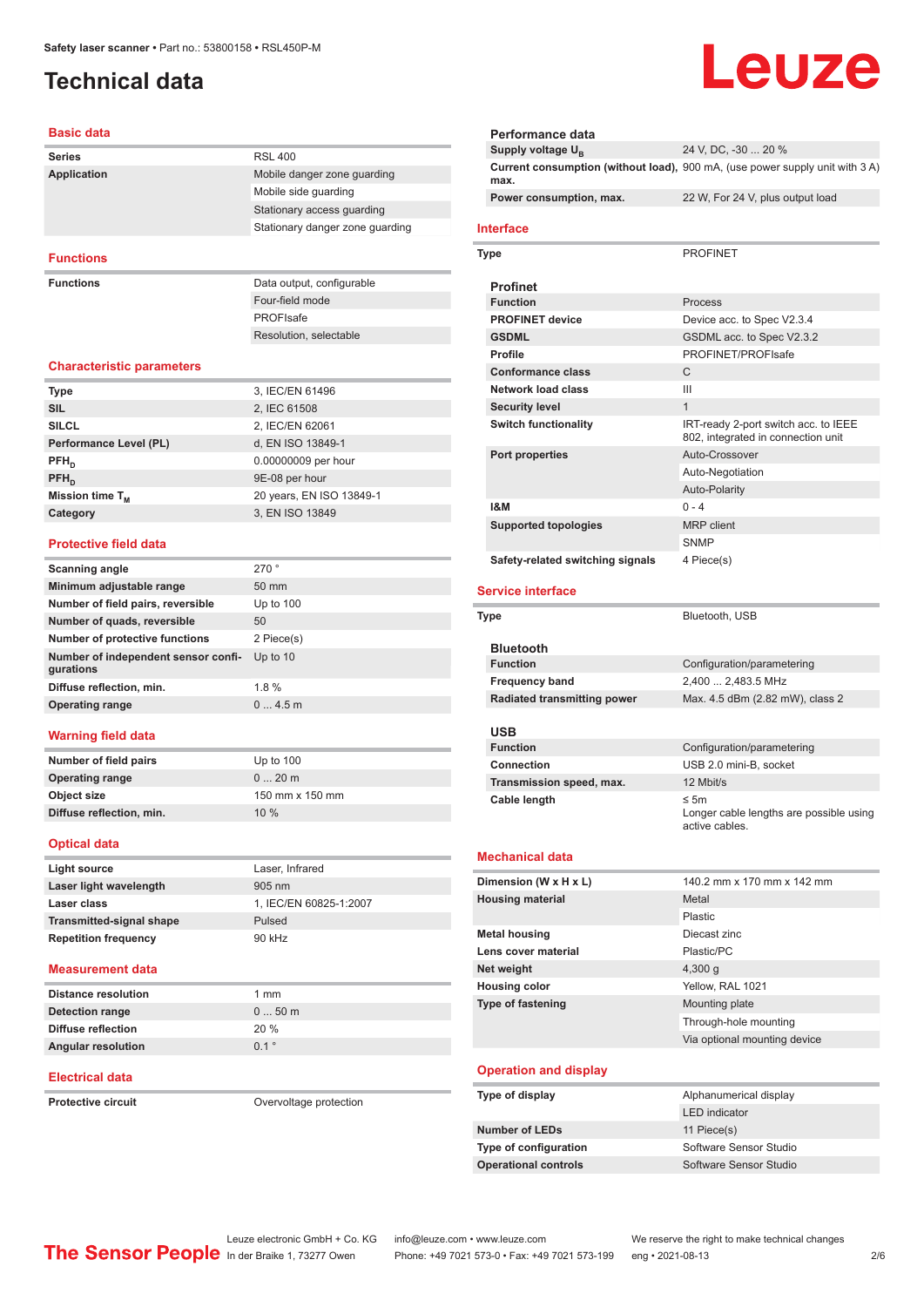## <span id="page-2-0"></span>**Technical data**

# **Leuze**

#### **Environmental data**

| Ambient temperature, operation     | $0 \dots 50$ °C |
|------------------------------------|-----------------|
| Ambient temperature, storage       | $-2060 °C$      |
| Relative humidity (non-condensing) | 1595%           |

#### **Certifications**

| Degree of protection                                               | IP 65          |
|--------------------------------------------------------------------|----------------|
| <b>Protection class</b>                                            | III, EN 61140  |
| <b>Certifications</b>                                              | TÜV Süd        |
| Test procedure for EMC in accordance DIN 40839-1/3                 |                |
| with standard                                                      | EN 61496-1     |
| Test procedure for oscillation in<br>accordance with standard      | EN 60068-2-6   |
| Test procedure for continuous shock<br>in accordance with standard | IEC 60068-2-29 |
| <b>US patents</b>                                                  | US 10,304,307B |
|                                                                    | US 7,656,917 B |
|                                                                    | US 7,696,468 B |
|                                                                    | US 8,520,221 B |

### **Classification**

| <b>Customs tariff number</b> | 85365019 |
|------------------------------|----------|
| eCl@ss 5.1.4                 | 27279290 |
| eCl@ss 8.0                   | 27279290 |
| eCl@ss 9.0                   | 27272705 |
| eCl@ss 10.0                  | 27272791 |
| eCl@ss 11.0                  | 27272791 |
| <b>ETIM 5.0</b>              | EC002550 |
| <b>ETIM 6.0</b>              | EC002550 |
| <b>ETIM 7.0</b>              | EC002550 |

## **Operation and display**

| LED            |             | <b>Display</b>           | <b>Meaning</b>                                                                                                           |
|----------------|-------------|--------------------------|--------------------------------------------------------------------------------------------------------------------------|
| 1              |             | Off                      | Device switched off                                                                                                      |
|                |             | Red, continuous light    | OSSD off                                                                                                                 |
|                |             | Red, flashing            | Error                                                                                                                    |
|                |             | Green, continuous light  | OSSD on                                                                                                                  |
| $\overline{2}$ |             | Off                      | RES deactivated or RES activated and released                                                                            |
|                |             | Yellow, flashing         | Protective field occupied                                                                                                |
|                |             | Yellow, continuous light | RES activated and blocked but ready to be unlocked - protective field<br>free and linked sensor is enabled if applicable |
| 3              |             | Off                      | Free warning field                                                                                                       |
|                |             | Blue, continuous light   | Warning field interrupted                                                                                                |
|                |             | Off                      | Four field mode: warning field 3 free                                                                                    |
|                |             | Blue, continuous light   | Four field mode: warning field 3 interrupted                                                                             |
| 5              |             | Yellow, flashing         | Four field mode: warning field 2 interrupted                                                                             |
|                |             | Off                      | No function                                                                                                              |
| 7              | <b>PWR</b>  | Off                      | Device switched off                                                                                                      |
|                |             | Red, continuous light    | Error during self test or internal communication problems                                                                |
|                |             | Green, flashing          | <b>PROFINET</b> wave function active                                                                                     |
|                |             | Green, continuous light  | Device switched on, supply voltage applied, no internal error                                                            |
| 8              | PS          | Off                      | PROFIsafe communication not initialized or switched off                                                                  |
|                |             | Green, flashing          | Device in passive state or PROFINET wave function active                                                                 |
|                |             | Green, continuous light  | Device on PROFIsafe active                                                                                               |
|                |             | Red, flashing            | PROFIsafe configuration failed                                                                                           |
|                |             | Red, continuous light    | PROFIsafe communication error                                                                                            |
| 9              | <b>NET</b>  | Off                      | PROFINET communication not initialized or inactive                                                                       |
|                |             | Green, flashing          | PROFINET bus initialization or PROFINET wave function active                                                             |
|                |             | Green, continuous light  | PROFINET active, data exchange with IO controller active                                                                 |
|                |             | Orange, flashing         | Ethernet topology error                                                                                                  |
|                |             | Red, flashing            | Ethernet configuration failed, no data exchange or exchange of invalid<br>data                                           |
|                |             | Red, continuous light    | Bus error, no communication                                                                                              |
|                | 10 LNK/ACT1 | Off                      | No Ethernet link present                                                                                                 |
|                |             | Green, continuous light  | Ethernet link active, no current data transmission                                                                       |
|                |             | Green/orange, flashing   | Ethernet link active, current data transmission                                                                          |
|                | 11 LNK/ACT2 | Off                      | No Ethernet link present                                                                                                 |
|                |             | Green, continuous light  | Ethernet link active, no current data transmission                                                                       |
|                |             | Green/orange, flashing   | Ethernet link active, current data transmission                                                                          |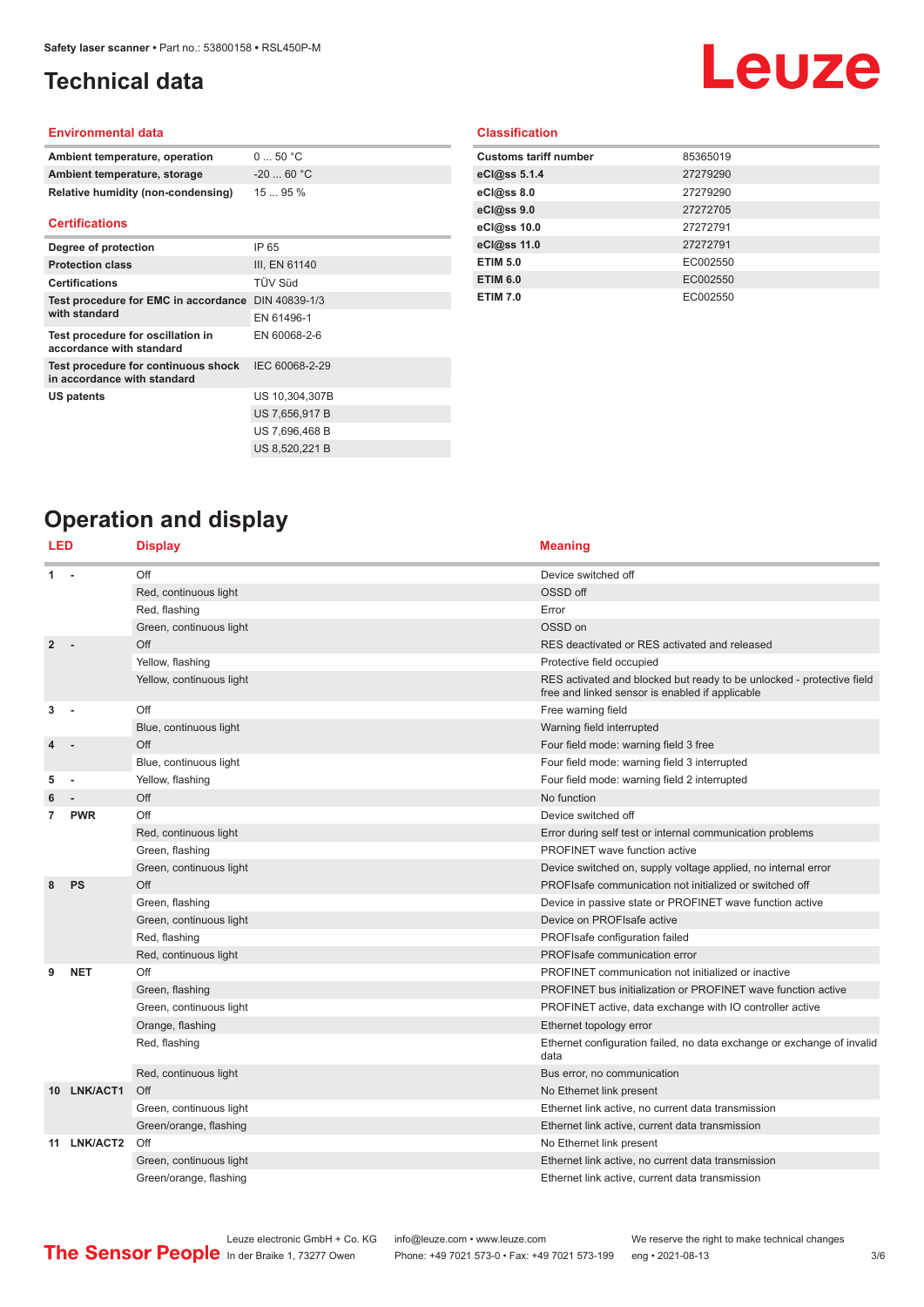## <span id="page-3-0"></span>**Notes**

### **Observe intended use!**

 $\&$  The product may only be put into operation by competent persons.

 $\%$  Only use the product in accordance with its intended use.



#### **WARNING! INVISIBLE LASER RADIATION – CLASS 1 LASER PRODUCT**

The device satisfies the requirements of IEC 60825-1:2014 (EN 60825-1:2014) safety regulations for a product of **laser class 1** as well as the U.S. 21 CFR 1040.10 regulations with deviations corresponding to "Laser Notice No. 56" from May 8, 2019.

 $\&$  Observe the applicable statutory and local laser protection regulations.

 $\%$  The device must not be tampered with and must not be changed in any way. There are no user-serviceable parts inside the device. Repairs must only be performed by Leuze electronic GmbH + Co. KG.

## **Accessories**

## Connection technology - Interconnection cables

|                 |    | Part no. | <b>Designation</b>                     | <b>Article</b>        | <b>Description</b>                                                                                                                                                                         |
|-----------------|----|----------|----------------------------------------|-----------------------|--------------------------------------------------------------------------------------------------------------------------------------------------------------------------------------------|
| ١<br>œ          | Ū  | 50135081 | <b>KSS ET-M12-4A-</b><br>RJ45-A-P7-050 | Interconnection cable | Suitable for interface: Ethernet<br>Connection 1: Connector, M12, Axial, Male, D-coded, 4-pin<br>Connection 2: RJ45<br>Shielded: Yes<br>Cable length: 5,000 mm<br>Sheathing material: PUR  |
| $_{\odot}$<br>œ | 甘量 | 50135082 | <b>KSS ET-M12-4A-</b><br>RJ45-A-P7-100 | Interconnection cable | Suitable for interface: Ethernet<br>Connection 1: Connector, M12, Axial, Male, D-coded, 4-pin<br>Connection 2: RJ45<br>Shielded: Yes<br>Cable length: 10,000 mm<br>Sheathing material: PUR |
| $_{\odot}$<br>ø | 甘量 | 50135083 | <b>KSS ET-M12-4A-</b><br>RJ45-A-P7-150 | Interconnection cable | Suitable for interface: Ethernet<br>Connection 1: Connector, M12, Axial, Male, D-coded, 4-pin<br>Connection 2: RJ45<br>Shielded: Yes<br>Cable length: 15,000 mm<br>Sheathing material: PUR |

## Connection technology - Connection boxes

| Part no. | <b>Designation</b> | <b>Article</b>  | <b>Description</b>                                                                                                                                                                                                                                                                  |
|----------|--------------------|-----------------|-------------------------------------------------------------------------------------------------------------------------------------------------------------------------------------------------------------------------------------------------------------------------------------|
| 53800150 | CU400P-3M12        | Connection unit | Number of connections: 3 Piece(s)<br>Connection 1: Connector, M12, A-coded, 4-pin<br>Connection 2: Connector, M12, D-coded, 4 -pin<br>Connection 3: Connector, M12, D-coded, 4 -pin<br>Dimensions: 140.2 mm x 93.8 mm x 142 mm<br>Color: Black<br>Type of fastening: Bayonet system |

Leuze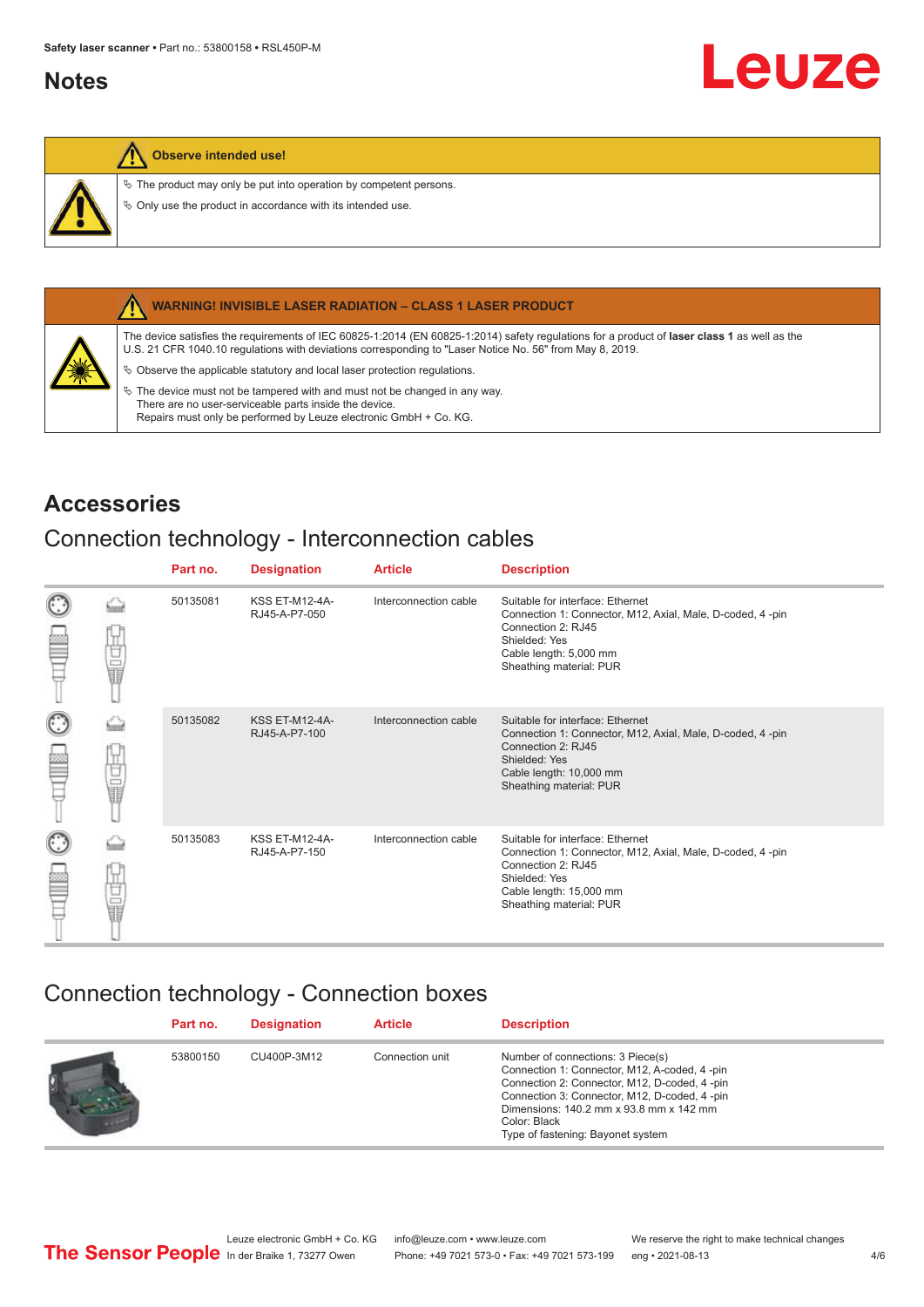## **Accessories**



## Mounting technology - Mounting brackets

| Part no. | <b>Designation</b> | <b>Article</b>   | <b>Description</b>                                                                                                                                                                                                                                                     |
|----------|--------------------|------------------|------------------------------------------------------------------------------------------------------------------------------------------------------------------------------------------------------------------------------------------------------------------------|
| 53800134 | <b>BT840M</b>      | Mounting bracket | Application: Mounting on chamfered 90° corner<br>Dimensions: 84.9 mm x 72 mm x 205.2 mm<br>Color: Yellow, RAL 1021<br>Type of fastening, at system: Through-hole mounting<br>Type of fastening, at device: Screw type<br>Material: Metal                               |
| 53800132 | <b>BTF815M</b>     | Mounting bracket | Application: Mounting bracket for floor mounting<br>Dimensions: 186 mm x 120 mm x 288 mm<br>Scan level height: 150 mm<br>Color: Yellow, RAL 1021<br>Type of fastening, at system: Through-hole mounting<br>Type of fastening, at device: Screw type<br>Material: Metal |
| 53800133 | BTF830M            | Mounting bracket | Application: Mounting bracket for floor mounting<br>Dimensions: 186 mm x 275 mm x 288 mm<br>Scan level height: 300 mm<br>Color: Yellow, RAL 1021<br>Type of fastening, at system: Through-hole mounting<br>Type of fastening, at device: Screw type<br>Material: Metal |

## Mounting

| Part no. | <b>Designation</b> | <b>Article</b> | <b>Description</b>                                             |
|----------|--------------------|----------------|----------------------------------------------------------------|
| 53800131 | BTP800M            | Loop guard     | Dimensions: 160 mm x 169 mm<br>Color: Black<br>Material: Metal |

## **General**

| Part no. | <b>Designation</b> | <b>Article</b> | <b>Description</b>                                                          |
|----------|--------------------|----------------|-----------------------------------------------------------------------------|
| 430400   | RS4-clean-Set1     | Cleaning set   | Number of cleaning cloths: 40 Piece(s)<br>Content of cleaning fluid: 150 ml |

### Services

| Part no. | <b>Designation</b> | <b>Article</b>                                  | <b>Description</b>                                                                                                                                                                                                                                                                                                                                                                                                                                                                                      |
|----------|--------------------|-------------------------------------------------|---------------------------------------------------------------------------------------------------------------------------------------------------------------------------------------------------------------------------------------------------------------------------------------------------------------------------------------------------------------------------------------------------------------------------------------------------------------------------------------------------------|
| S981051  | CS40-I-141         | Safety inspection<br>"Safety laser<br>scanners" | Details: Checking of a safety laser scanner application in accordance with<br>current standards and quidelines. Inclusion of the device and machine data in<br>a database, production of a test log per application.<br>Conditions: It must be possible to stop the machine, support provided by<br>customer's employees and access to the machine for Leuze employees must<br>be ensured.<br>Restrictions: Travel costs and accommodation expenses charged separately<br>and according to expenditure. |